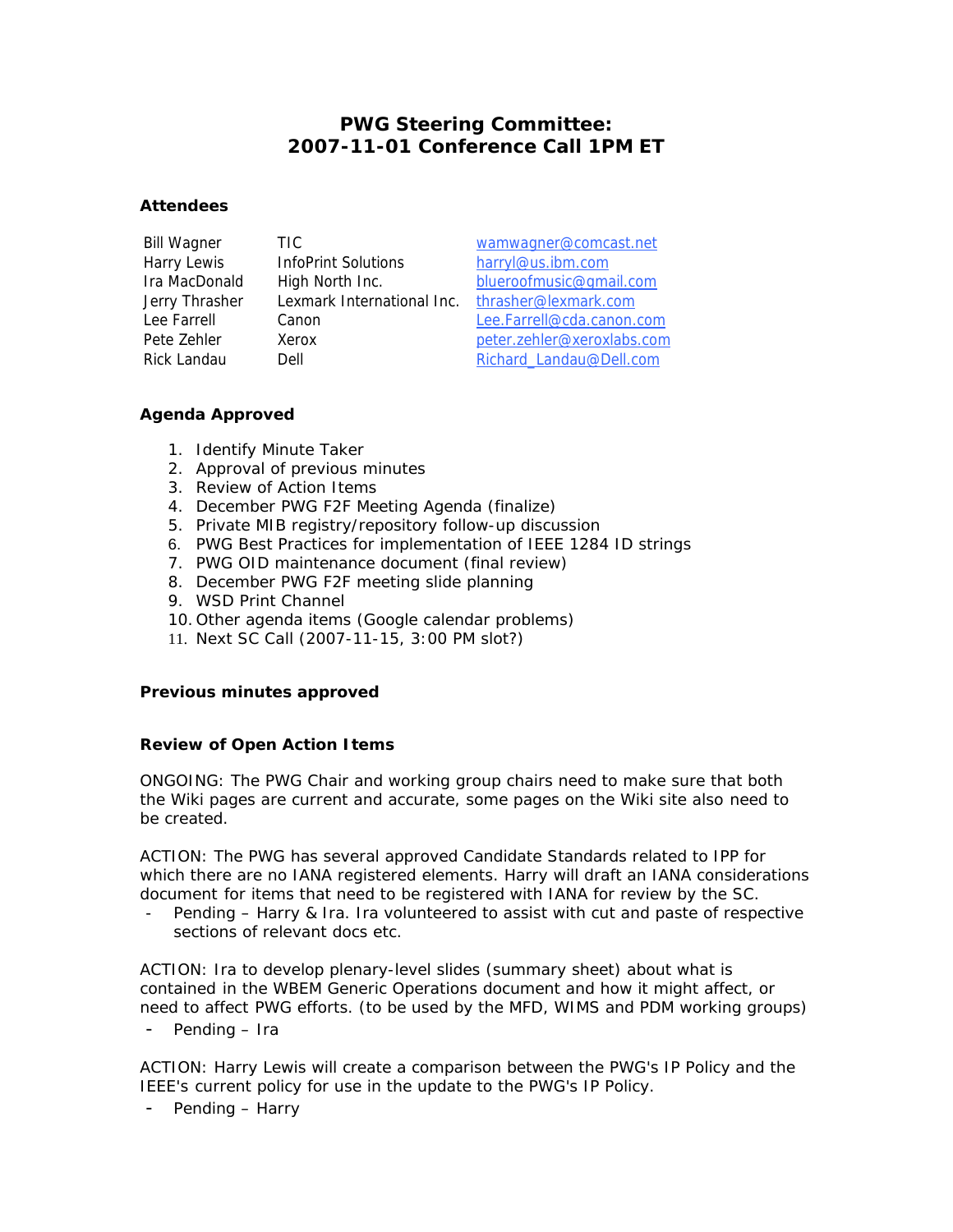ACTION: Harry will check into InfoPrint hosting the June 23-27, 2008 PWG F2F meeting.

- *Pending – Harry*

ACTION: Planning for the April 2008 PWG F2F meeting.

- *Rick to discuss with PDM likelihood of co-locating with PWG week of April 14 in Phoenix or the possibility of co-locating elsewhere later in 2008.*
- *Jerry to contact ISTO about meeting arrangements after deciding if we need 2 or 3 days.*
- *Ira will check with Samsung about hosting PWG+PDM/P2600 in August.*

ACTION: Jerry will send a query to PWG-ANNOUNCE to gauge interest in a PWG hosted MIB repository.

- *Closed*

ACTION: Jerry will send a query to PWG-ANNOUNCE regarding the implementation of the Port-Mon MIB.

- *Closed*

### **Private MIBs Repository**

Query went out and responses are trickling in. There is a 50/50 split in responses public/private (NDA only). Commercial "MIB Depot" noted but reliability is questioned. Should we consider using MIB Depot vs. PWG repository? Wait for more responses before deciding.

#### **December 2007 F2F Meeting Agenda Finalized**

| Tues. 12/11 | 9:00 AM   | 12:00 PM MFD WG                              |
|-------------|-----------|----------------------------------------------|
|             | 12:00 PM  | 1:30 PM Lunch                                |
|             | 1:30 PM   | 4:00 PM MFD WG                               |
|             | 4:00 PM   | 5:00 PM PWG Plenary                          |
|             |           |                                              |
| Wed. 12/12  | $9:00$ AM | 12:00 PM WIMS and DMTF/CIM Alignment         |
|             | 12:00 PM  | 1:30 PM Lunch                                |
|             | 1:30 PM   | 3:00 PM Printer MIB, MFD Alerts              |
|             | $3:00$ PM | 4:30 PM IPP Printer State Reasons Extensions |
|             | 4:30 PM   | 5:30 PM BOF (TBD                             |

#### **PWG Best Practices for implementation of IEEE 1284 ID strings**

Some vendors say "Postscript", some "PScript" etc. Should PWG help by developing a guide or Best Practices? Ira articulated an approach leveraging Printer MIB Interpreter Language TC or registered MIME types. Ira will provide examples for further discussion.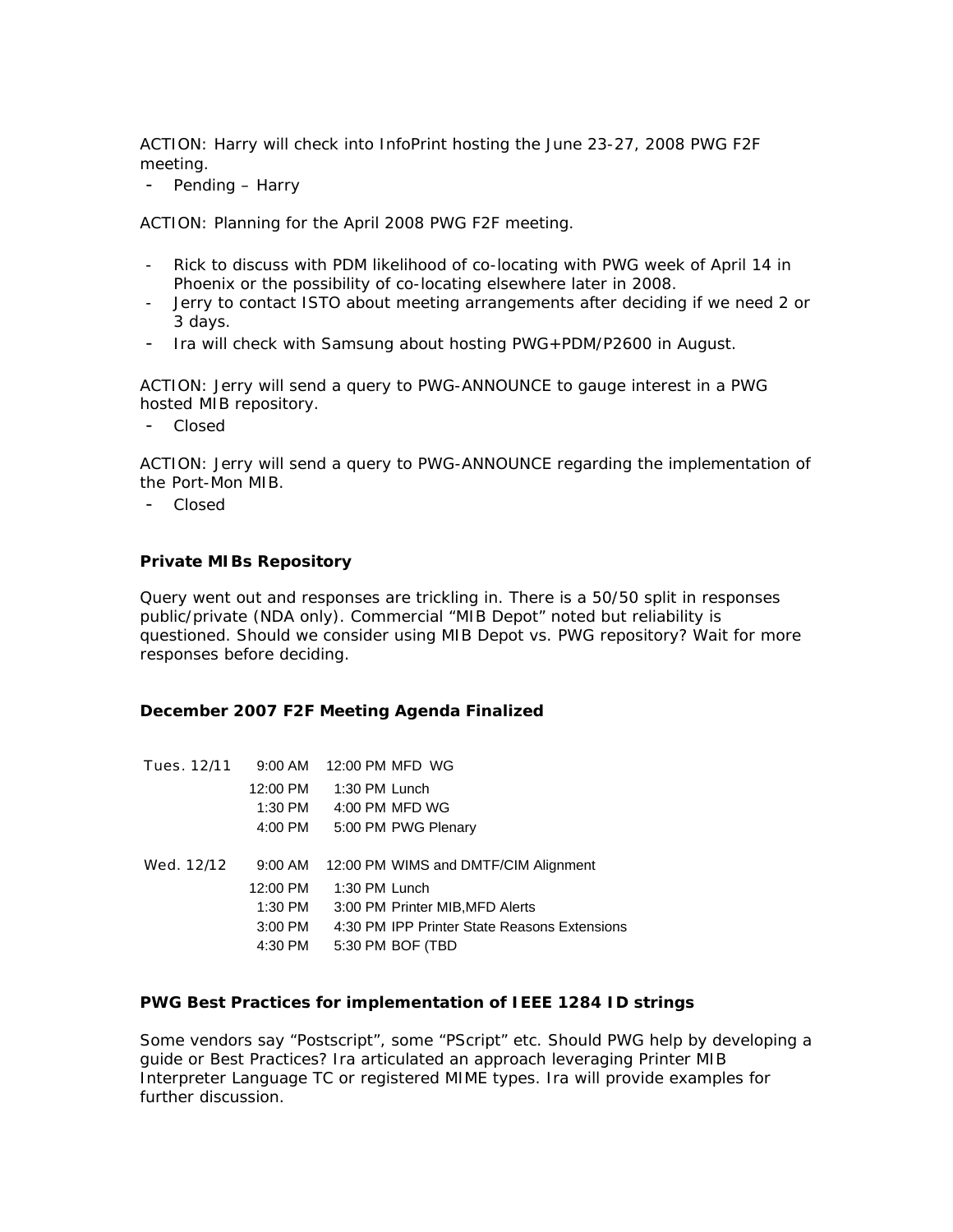# **PWG OID maintenance document (final review)**

Ira posted the document which records the PWG Enterprise OID structure. <ftp://ftp.pwg.org/pub/pwg/general/process/pwg-mib-numbers-20070930.txt> All to review for final approval at Nov 15 SC meeting.

# **December PWG F2F meeting slide planning**

Just a reminder - because of holidays we are basically 2 SC calls away from the December f2f. Jerry discussed some standardized approach to plenary w/g slide content and a reminder that plenary content is intended as a high-level overview such as most recent accomplishments, next milestone. Jerry will post an example.

### **Other agenda items (Google calendar and fixed time slots)**

Google has made changes such that their calendar has become somewhat less usable. People cannot see the Google Calendar w/o a Google account and the calendar automatically adds to your private Google Calendar. Open to alternatives.

MFD fixed time slot will be 3pm (Thursdays) and SC will move to 1PM

### **WSD Print Channel**

The latest proposal can be found in Pete's note to PMP on 11/1/07 "RE: PMP> RE: prtChannelType proposal for WS-Print". Solution needed by Port MOM MIB and should be added to SNMP Printer MIB for completeness.

Pete will forward his proposal to "PWG" to make sure we cover all the bases.

Once approved, Harry will need to request an update to the IANA printer MIB.

### **Action Items**

In addition on ongoing activities:

- *Ira will send example(s) showing use of Printer MIB Interpreter Language TC and MIME types for consistency of 1284 ID strings (Best Practices)*
- *Harry and Ira will draft IANA considerations document and send to SC for review*
- *Ira will generate summary sheet on WBEM Generic Operations document for use by MFD, WIMS and PDM WGs.*
- *Harry to generate IP IEEE comparison document.*
- *Jerry will draft Policy on use of PWG copyright material*
- *ALL SC to review PWG OID maintenance document*  <ftp://ftp.pwg.org/pub/pwg/general/process/pwg-mib-numbers-20070930.txt>
- *Harry will check on details of June 23-27 PWG Face to Face in Denver/Boulder area*